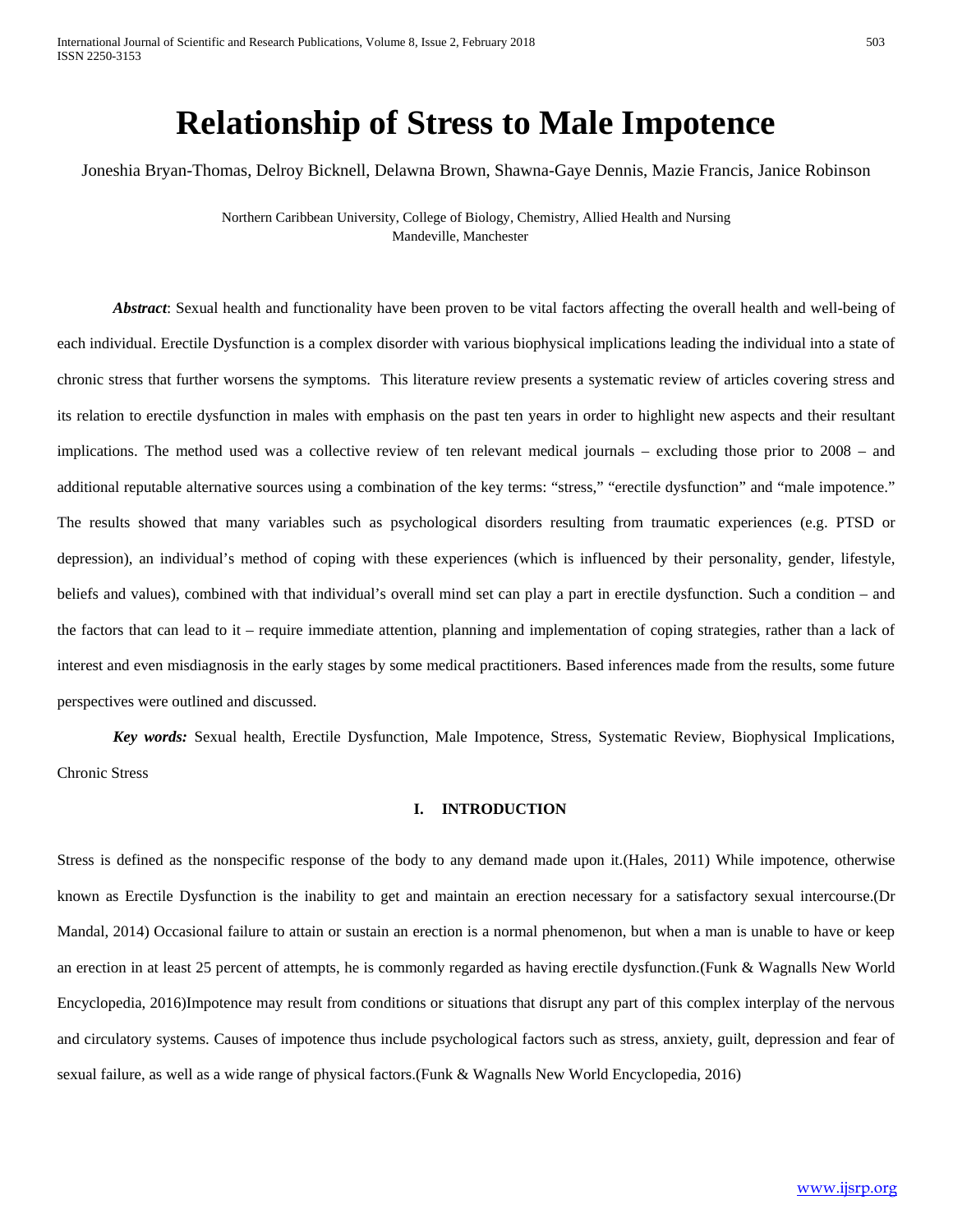Stress is a known major factor of sexual dysfunction and chronic stress can lead to erectile dysfunction in males. Very few individuals are able to cope with stress and the effects it can have on the body and mind. This makes the importance of finding ways in which these individuals can free themselves from distress in order to prevent erectile dysfunction extremely relevant. Psychotherapy and behaviour modification may benefit men whose impotence stems from a psychological cause and may also help relieve anxiety among those being treated for a physical condition.(Funk & Wagnalls New World Encyclopedia, 2016)It is the norm of this postmodern society to turn a blind eye to the problems of others which leads to individuals going through various stages of stress, not having someone trustworthy to talk to or be there for them in their times of need. This feeling of isolation when undergoing chronic stress can lead to sexual dysfunction. The aim of this review is to provide evidence, using the latest content from relevant medical journals that stress is related to erectile dysfunction in males.

#### **II. RESULTS AND DISCUSSION**

Stress is your reaction to any change that requires you to adjust or respond. Stress can be caused by any change, whether good and bad. Your body reacts to these changes with physical, mental and emotional responses. Everyone experiences stress. Our bodies are designed to feel stress and react to it. It keeps us alert and ready to avoid danger. But, when stress persists, the body begins to break down and problems like erectile dysfunction can occur.(WedMD, 2017)Stress is a risk factor for cardiovascular events in men with vascular risk factors (VRFs) and is also associated with erectile dysfunction (ED) (Bocchio, et al., 2009)

Erectile dysfunction or impotence is a common health problem affecting men of all ages; it is a challenging problem that negatively affects the quality of lives of those affected.(Kumar & Malik, 2013) Sufferers and their partners face a lot of difficulties in various areas of life, including relationship problems. Erectile dysfunction is the inability to achieve or maintain erection of the penis during sexual intercourse (Massaccesi, et al., 2014)and according to (Ward, 2009), impotencies the inability to maintain an erection of sufficient rigidity to perform sexual intercourse.

### **III. RELATIONSHIP OF STRESS TO MALE IMPOTENCE**

Erectile dysfunction requires interference with the co-ordination of one or more of vascular, neurologic, hormonal and psychological factors, with vascular being responsible in about 70% of cases. Erectile dysfunction has previously been an accepted consequence of aging, it is now recognized that organic causes play a much more significant etiological role. As a result it becomes a condition requiring a multi-factorial approach that would include androgen deficiency, lowered vitality, anxiety/stress levels, among many other factors.(Ward, 2009)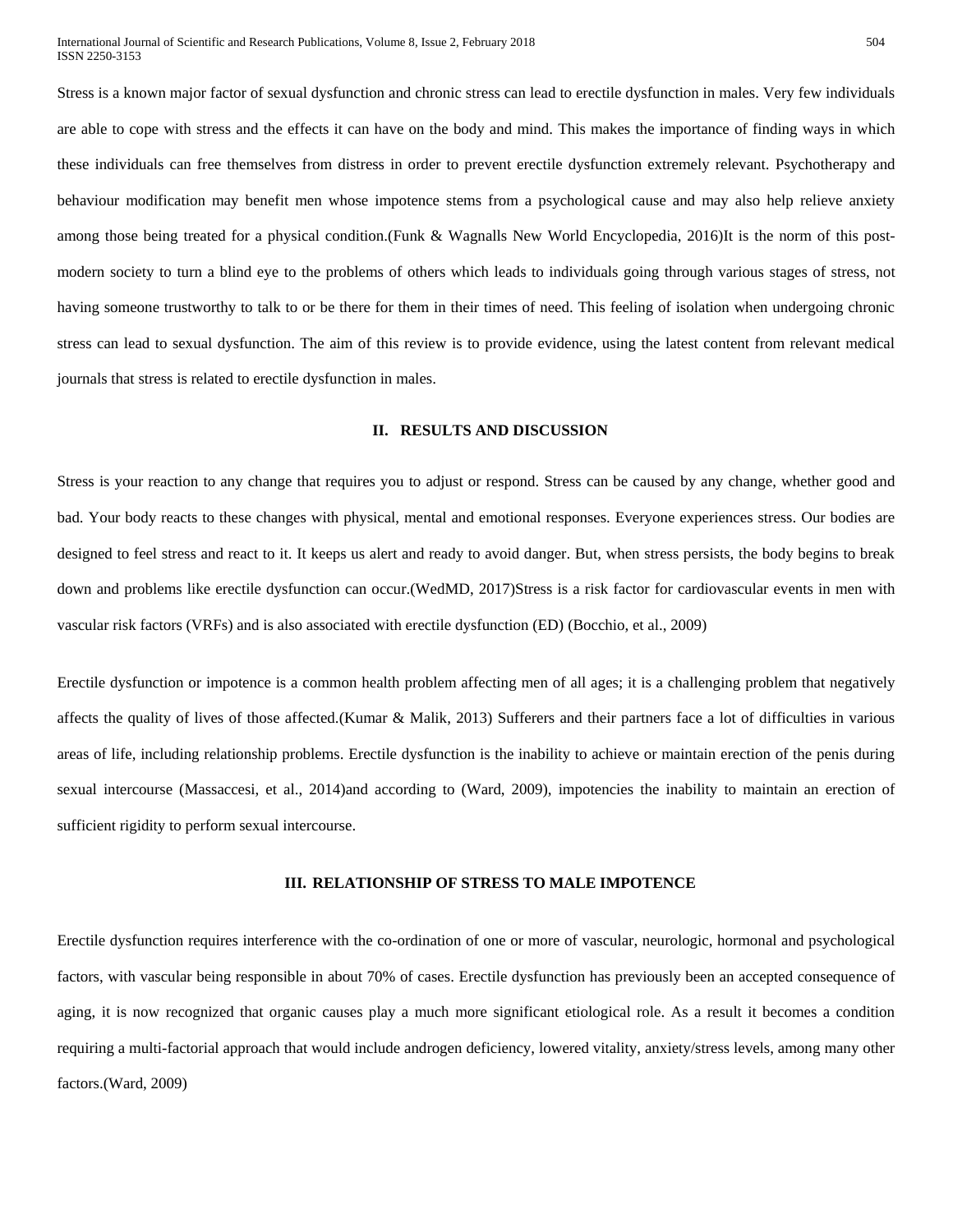Using a Mood and Sexuality Questionnaire, with the added burden of stressful work environment an investigation was done on a group of men using the question "what happened to sexual interest and response when a) depressed and b) anxious/stressed?" They found a 42% decrease in sexual interest when depressed and a 28% decrease when anxious/stressed. (Ward, 2009)

According to the article written by (Galanakis, et al., 2015) other studies were done on a group of people assessing stress and sexual function. The results were as follows "In two studies investigating the relation among stress, timed intercourse and sexual dysfunction, men following a program of timed intercourse showed high percentages of sexual dysfunction (erectile, ejaculatory). Men with delayed ejaculation had more stress which was mainly imposed by timed intercourse. Stress and anxiety increased the frequency of erectile dysfunction in conjunction with the timed intercourse frequency. Obligatory coitus and compulsory sexual behaviour lead to stress and anxiety and furthermore to sexual dysfunctions, that is, erectile dysfunction in males.

Another study conducted by (Kumar & Malik, 2013) was carried out to study perceived stress (PS) and emotional intelligence (EI) and their interaction in individuals diagnosed with Erectile Dysfunction (ED) and their healthy counterparts. This cross-sectional study examined 100 individuals with erectile dysfunction and 100 healthy controls. Overall findings suggest that individuals with ED are significantly more stressed and have lower emotional intelligence than their healthy counterparts. Thus present study highlights the fact that it is equally important to treat stress in order to achieve better treatment compliance and management.

Previous studies have shown that patients with post-traumatic stress disorder (PTSD) have a higher incidence of sexual dysfunction.(Arbanas, 2010)A person diagnosed with post-traumatic stress disorder (PSTD) sex becomes almost impossible. John Radell – an Iraqisoldier – was interviewed about his sex life after his service in the army. He reported that sex was either physically impossible or emotionally unbearable. Sometimes he could not become erect at all, or if he could, sex might spark a flashback to that child soldier (a situation where he ejaculated while shooting a 12 year old boy soldier). "I'd see myself pulling a trigger on my wife's head as I was getting ready to climax," he says. "That destroyed the sexual relationship altogether for me."(Tedesco, 2015)On the battlefield, a soldier has "a sense of total power over other people's lives." Back in civilian life, that disappears. "Then when they lose their ability to use their sexual organ, which to them represents who they are as a man, all [remaining] power is stripped from their identity," (Tedesco, 2015) leading to severe depression – which worsens the situation.

There is growing interest among researchers in the role of oxidative stress (OS) in the pathophysiological mechanism of ED. The impairment of penile vascular function is associated with erectile dysfunction in a variety of vascular disorders characterized by a strong oxidative stress, including diabetes mellitus.(Massaccesi, et al., 2014)Oxidative stress is essentially an imbalance between the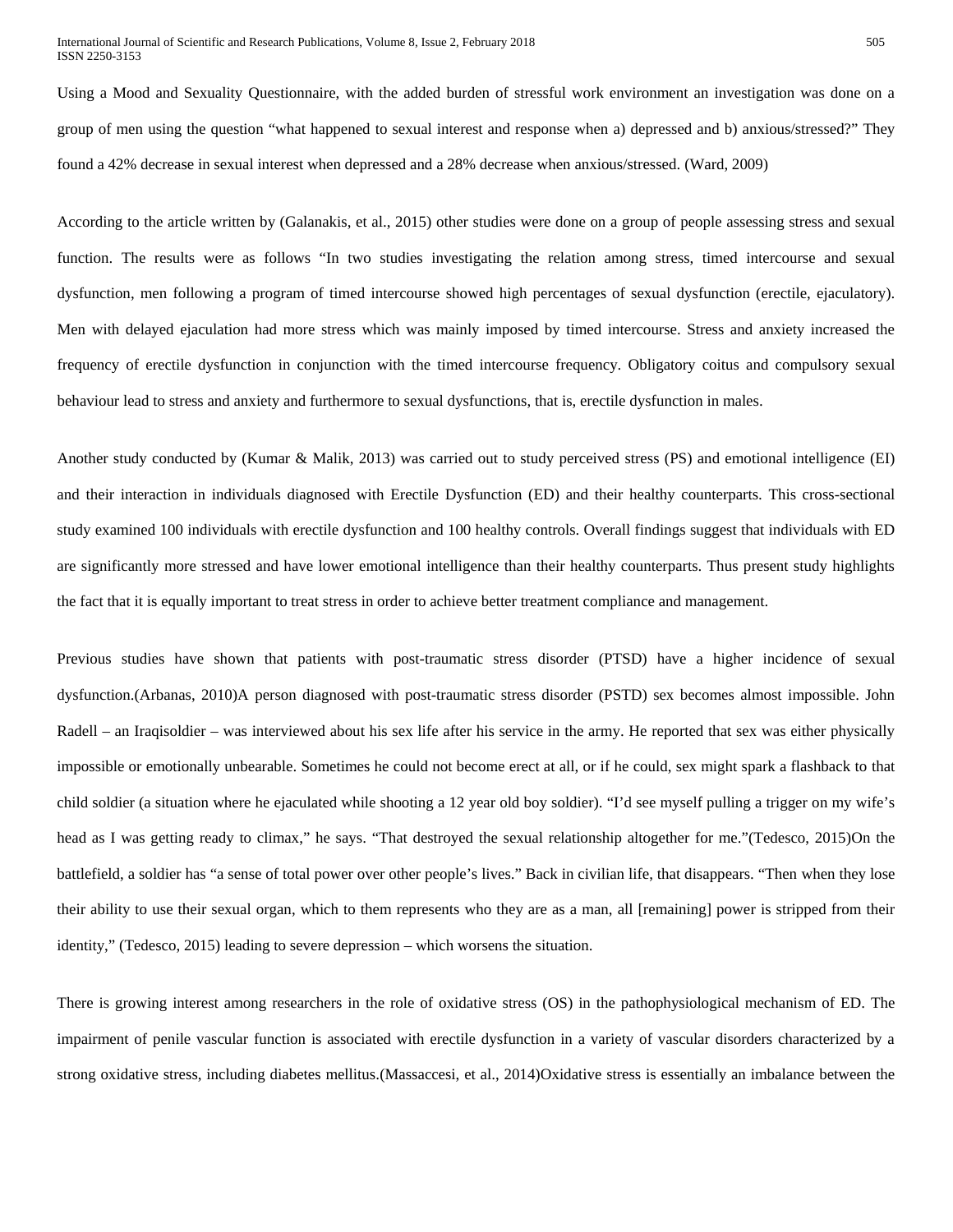production of free radicals and the ability of the body to counteract or detoxify their harmful effects through neutralization by antioxidants.(Dr Mandal, 2014)

A theoretical model for ED aetiology with anxiety and stress as primary causal agents was proposed by (Jern, et al, 2012) without describing empirical evidence for this direction of causality. However, another study has linked also linked anxiety to ED: "The results support that patients with migraine have a higher incidence of being diagnosed with ED, particularly in the patient with the comorbidity of anxiety." (Wu, et al., 2016) In addition, somatization stress and anger have also been shown to correlate with ED. A study titled, "Increased risk of organic erectile dysfunction in patients with chronic fatigue syndrome: a nationwide population-based cohort study" proposes that chronic fatigue syndrome (CFS) – which can be caused by continuous stress – is associated with organic erectile dysfunction (organic ED) when combined with comorbidities inclusive of depression. In fact, the study showed that a "higher incidence of organic ED was observed in males with cardiovascular disease, diabetes mellitus, chronic kidney disease, depression, or anxiety for both CFS and non-CFS cohorts." (Chao, et al, 2015) The study also purported that CFS might also cause deregulation of stress–response systems such as the hypothalamic-pituitary-adrenal axis, the autonomic nervous system, and the immune system – all of which can lead to an exacerbation of ED.

#### **IV. CONCLUSION AND FUTURE PERSPECTIVES**

This review has presented evidence from live cases as well as scholastic studies in support of the fact that distress and its associates stressors has a negative and even debilitating effect on sexual health, especially in men to the point of manifesting as erectile dysfunction / impotence which causes more distress thereby worsening the condition to create a vicious cycle – if left untreated. Since sexual health and functionality have been proven to be a vital factor affecting the overall health and well-being of each individual, it is clearly essential to practice proper stress management in order to enjoy good health and achieve overall wellness for benefit of both partners in the relationship. Even though this study is about men, it is quite obvious that a wife will also become stressed if her husband cannot satisfy her sexually – just like John Radell this will have negative ripple effects on marriage and family life.

## **REFERENCES**

- Arbanas, G. (2010, May). Does post-traumatic stress disorder carry a higher risk of sexual dysfunctions? *Journal Of Sexual Medicine, Vol. 7 Issue 5, 7*(5), 1816-1821. doi:10.1111/j.1743-6109.2010.01704.x
- Bocchio, M., Pelliccione, F., Mihalca, R., Ciociola, F., Necozione, S., Rossi, A., . . . Francavilla, S. (2009, February). Treatment of erectile dysfunction reduces psychological distress. *International Journal of Andrology, 32*(1), 74-80. doi:10.1111/j.1365-2605.2007.00820.x
- Chao, C. -H., Chen, H. -J., Wang, H. -Y., Li, T. -C., & Kao, C. -H. (2015, February). Increased risk of organic erectile dysfunction in patients with chronic fatigue syndrome: a nationwide population-based cohort study. *ANDROLOGY, 3*, 666–671. doi:10.1111/andr.12052